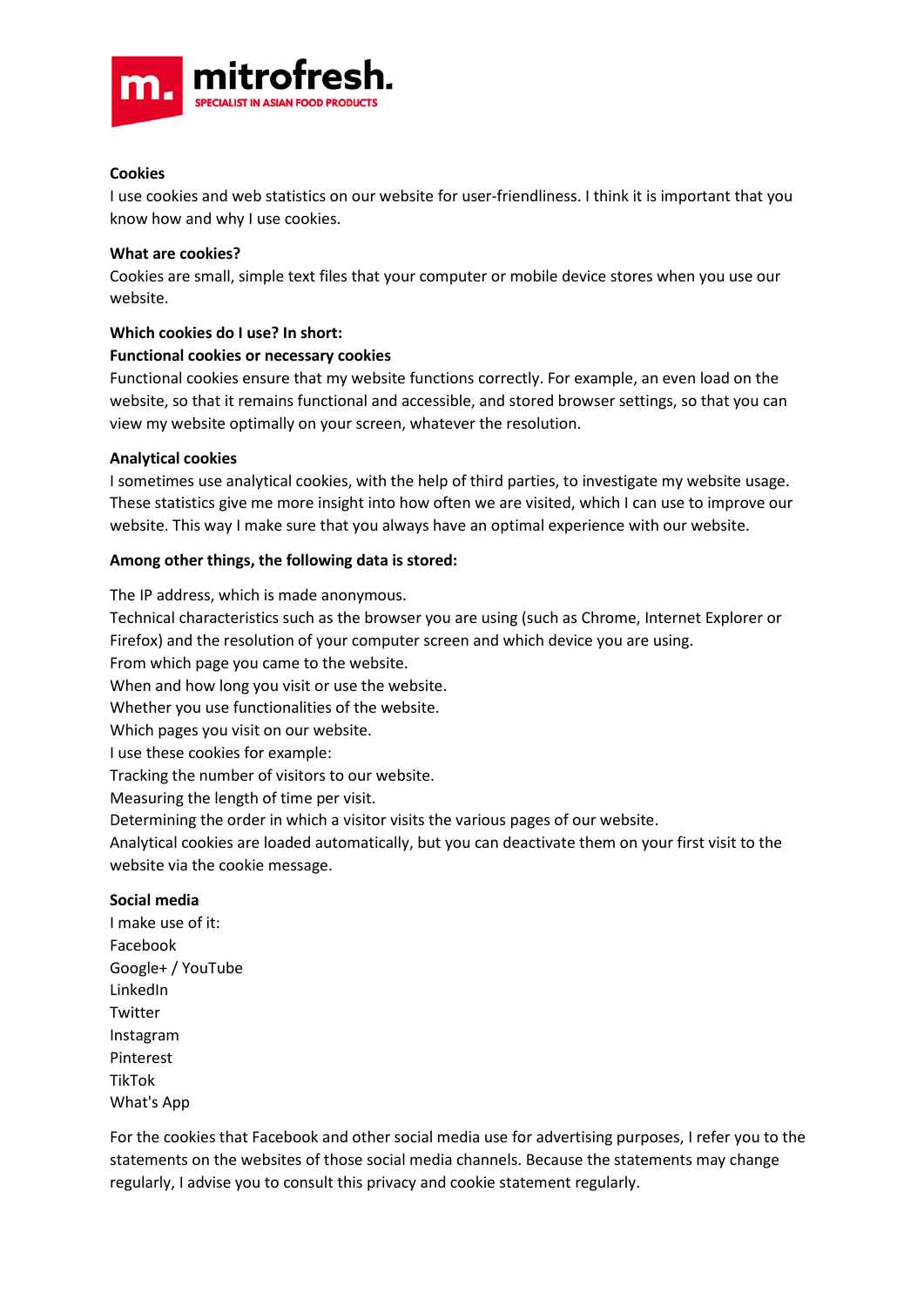

These tracking cookies are also only loaded as soon as you accept the cookie message on your first visit to the website.

### **Browser settings**

If you do not want websites to store cookies on your computer, please adjust your browser settings. You will then receive a warning before cookies are placed. You can also adjust your settings so that your browser rejects all cookies or only the cookies of third parties. You can also delete cookies that have already been placed. Please note that you must adjust the settings separately for each browser, device and computer you use. I would like to point out that if you do not wish to use cookies, unfortunately I cannot guarantee that my website works properly. Some functions of the website may be lost or you may not be able to see certain pages at all. In addition, refusing cookies does not mean that you will no longer be able to see advertisements. It is just that the advertisements are no longer tailored to your interests. How you can adjust your settings varies from browser to browser.

### **Privacy policy**

In this privacy statement I explain which personal data I collect and use and why. I recommend that you read this statement carefully.

### **Use of personal data**

Mitrofresh is a supplier of over 210 exotic mushrooms, Asian fruit & vegetables with import and export in 29 countries. My company also provides various services via websites to customers, end users, applicants and other interested parties. In doing so, I process privacy-sensitive information, also known as personal data. In some cases, I collaborate with other organisations or companies.

I think it is very important that personal data is handled with care. Personal data is therefore carefully processed and secured by me. In doing so, I comply with the requirements of the privacy legislation. This means, for example, that I am:

Clearly state the purposes for which I process personal data. I do this via this privacy statement.

I limit the collection of personal data to only those personal data that are necessary for the purposes for which they are processed.

First ask you for permission to process your personal data in cases where such permission is required.

Do not pass on your details to third parties, unless this is necessary in order to be able to provide the requested service, when you have given your permission or when I am legally obliged to do so.

When I share your details, arrangements will first be made with that third party to ensure, among other things, that these details will not be used for other purposes.

Taking appropriate security measures in order to protect your personal details and the requirements of parties who process personal details on my instructions.

I respect your right to allow inspection, correction or removal of your personal details upon request.

If you wish to contact me in connection with this privacy statement, you can do so via the contact details below: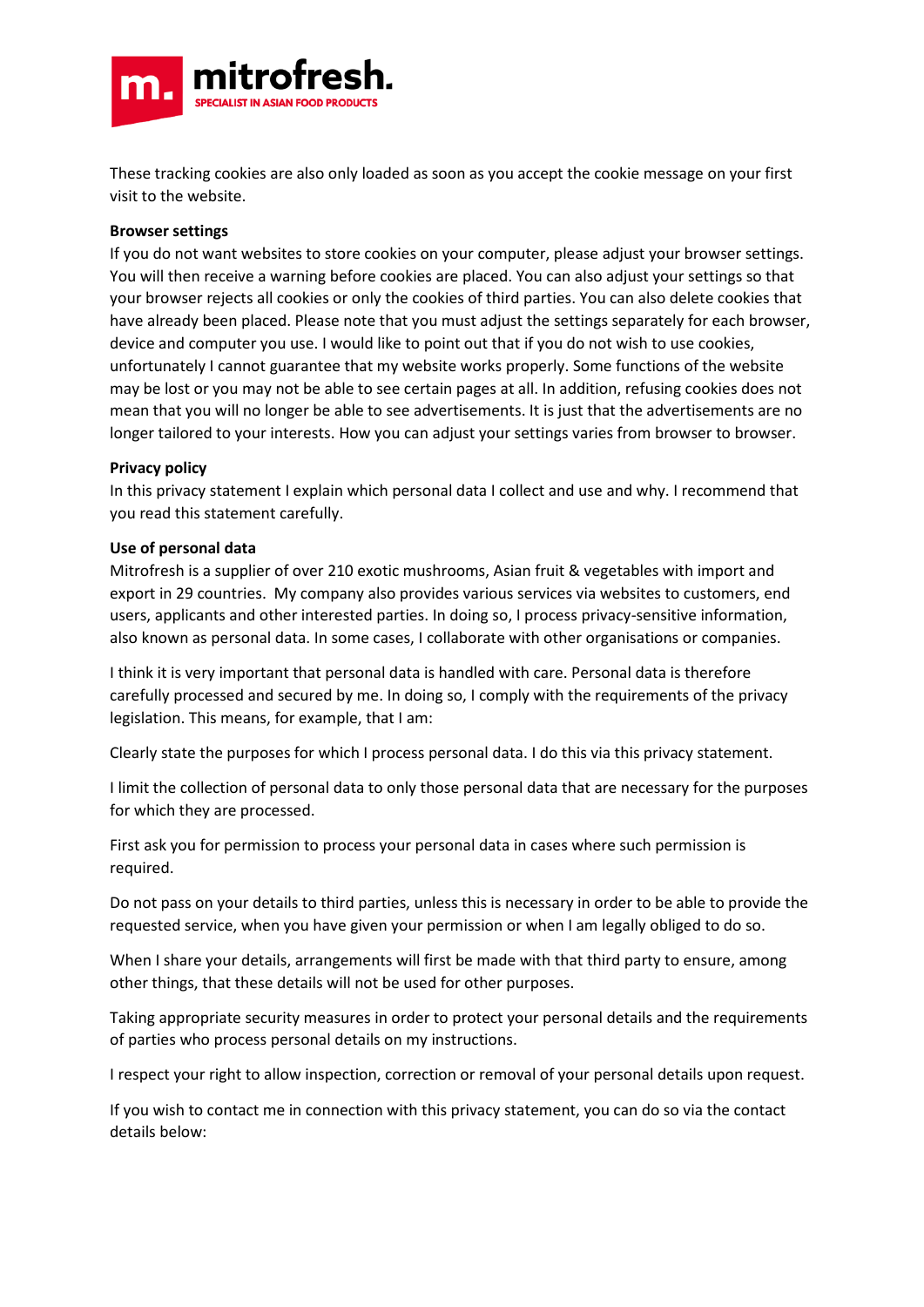

By phone: +31 174 245 543 (during office hours) Email: [hr@mitrofresh.com](mailto:hr@mitrofresh.com)

Item: Mitrofresh B.V. Transportweg 61, 2676 LM Maasdijk

# **Use of personal data**

When using my website or services, you leave certain information with me. This may be personal data. I do not always process all of the information below. This depends on which services and functionalities on my website you wish to use. For example, I only process your CV, motivation letter and level of education when you apply online, your address details when you purchase products from me that need to be delivered and your online contact details only play a role when you register for the newsletter.

## **Personal data**

Worked out: Depending on the services and functionalities you use on my website, I may be able to process the following personal data about you:

Name, Company details, CV, Email address, Job title, Date of birth, Username, Gender, IBAN, Information you enter yourself in an open field, such as a message in the contact form, Login details, Interests, Age, Letter of motivation, Address details, Education level, Profile name, Technical measurement data of the equipment such as IP address, MAC address, identifiers in cookies and your surfing behaviour on my website, Telephone number.

### **Purposes**

I process the above data for one or more of the following purposes (also depending on which services or functionalities you use):

To offer you the possibility to order products via our website and to make use of all functionalities and services on the websites.

To process your order and to inform you about its progress

To process your subscription to our newsletter, our community, or other services such as job vacancy information.

To process your application.

To find out which topics are of interest to suppliers, customers or end users in order to optimise our offer.

To communicate with you by sending electronic newsletters and/or post.

To offer you personalised advertisements and content on the website of Mitrofresh M. Wild Flavors.

To send you personalised newsletters based on your interests.

To reach you if you have won something in competitions and other promotions and to improve our services.

To answer your questions or deal with complaints via social media, e-mail, post or telephone.

To improve my website.

To provide to third parties.